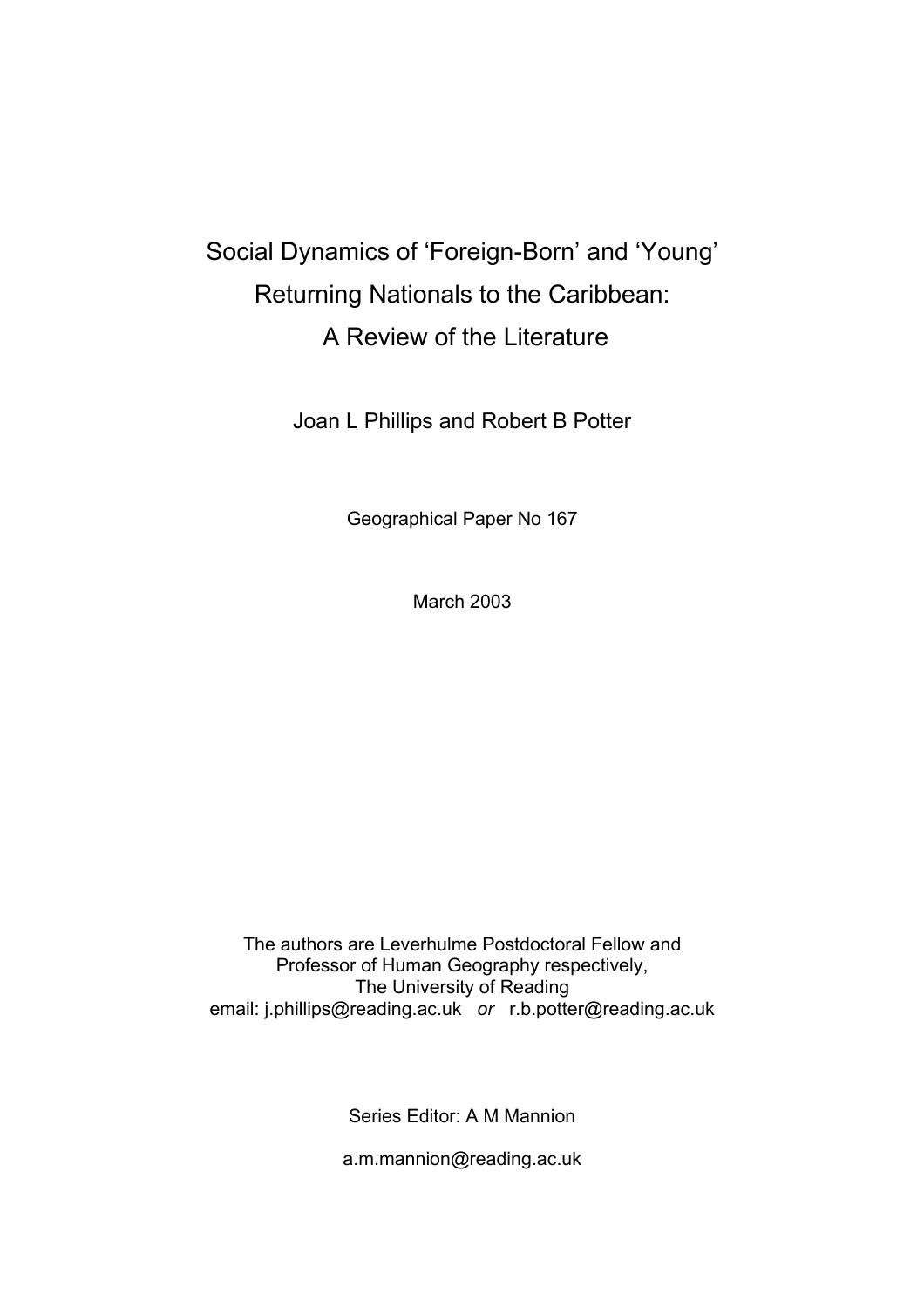# **Introduction**

This paper presents an overview of the literature on return migration, in the context of a current study of young returning migrants to the Caribbean, the overall scope of which has been outlined in Potter and Phillips (2002). This paper is mainly concerned with a review and assessment of the literature that is directly relevant to the study of returning nationals to the Caribbean region. However, as part of this primarily Caribbean-oriented discourse, extra-regional examples are introduced as and when they have a bearing on the current project. Such extra-regional materials are reviewed in two particular contexts. First, it is recognised that much of the early research on returning migrants was carried out in relation to European migration patterns, and to a lesser extent, migration to and from the USA, Canada and Australia. Second, in a few instances, research on migration outside the Caribbean is directly relevant to the aims and intentions of the current project (see Potter and Phillips, 2002), and is therefore discussed here.

# **Early Studies of Return Migration**

King (2000) argues that return migration is the great unfinished chapter in the history of migration. King maintains that early writings inferred that migration in general was a one-way process with no return (Anwar, 1979). However, that is not to say that the issue of return migration has never been acknowledged in the literature. For example, in the nineteenth century, Ravenstein (1885) identified counter-current migration flows, and the scarcity of data about such moves. Generally, however, the neglect of return migration has been noticeable in the literature. Rhoades (1978) in Gmelch (1980:135) has offered several reasons for this neglect. For instance, he maintains that the limited academic attention given to the subject of return migration was due to a weak statistical base and ensuing problems of quantification. Moreover, this was compounded by the ontological weakness of viewing migration as a permanent movement rather than as a circular process. Gmelch argues that massive urbanization led to a rural-urban analytical framework in which geographical movements were viewed as occurring in only one direction, ie rural to urban. Further,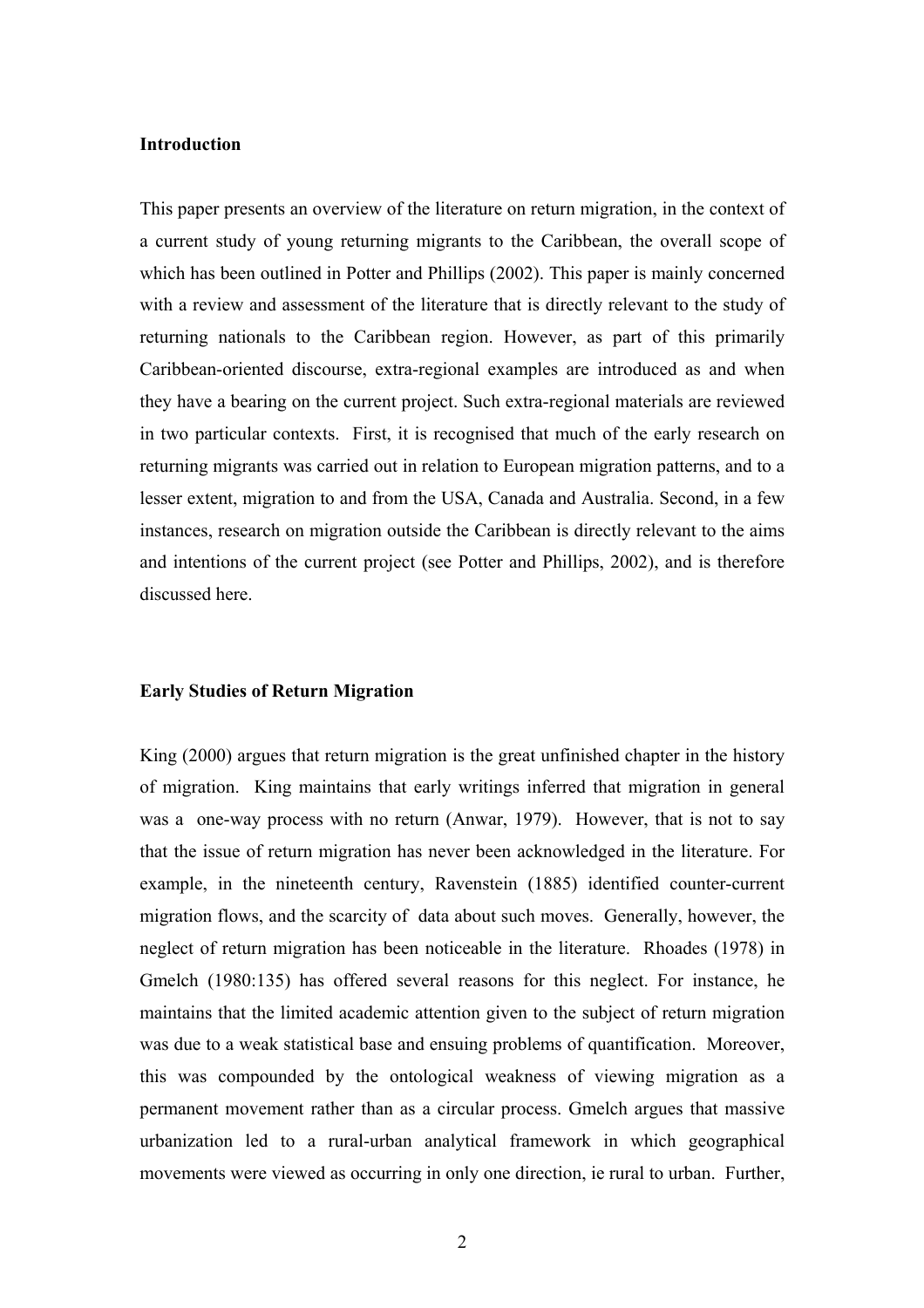traditional anthropological research has often only allowed for fieldwork over limited time periods and geographic spaces, which may have led to migration being viewed as a static event. King (2000) reiterates this difficulty in quantification, arguing that many countries fail to even record returning migrants, and even more so their characteristics. Furthermore, attempting to define a return migrant has proven to be problematic for many policy-makers.

However, despite the limitations of earlier approaches, a conceptual definition of return migration has emerged in the literature. Return migration is typically viewed as the process whereby people return to their country of origin after a significant period of residence in another country. Even though there has been some acknowledgment in academic writing that "return" can be viewed as "voluntary" or "forced," generally, academic attention has centred on *voluntary* international return migration in which returnees cross national boundaries (King, 2000; Sill, 2000; Gmelch, 1980, 1992; Thomas Hope, 1992).

Research has been steadily accumulating over the past thirty years, presenting case studies of return migration in different countries, regions and villages over a range of historical periods (see, for example, Bohning, 1986; Bovenkerk, 1974, Gmelch and Rhoades, 1979; King, 1986; Chamberlain, 1997; Potter, 2003a, 2003b). In fact, Kubat (1984:1) maintains that there are now works on return migration, both descriptive and analytic, which make return migration an established sub-discipline of migration studies. Moreover, Kubat asserts that the *First European Conference On International Migration* (1981) served to channel interest and brought the subject into focus for scholars and researchers in various disciplines.

There are three ways in which to examine the literature on return migration: historically, geographically or in terms of the conceptual and theoretical framework addressed (King, 2000). This overview of the literature follows a similar structure. It focusses briefly on historical evidence from different geographical migration settings, before turning to the conceptual and theoretical approaches used to examine return migration. Hence, it provides an overall contextual approach for further study on return migration (see Potter and Phillips, 2002).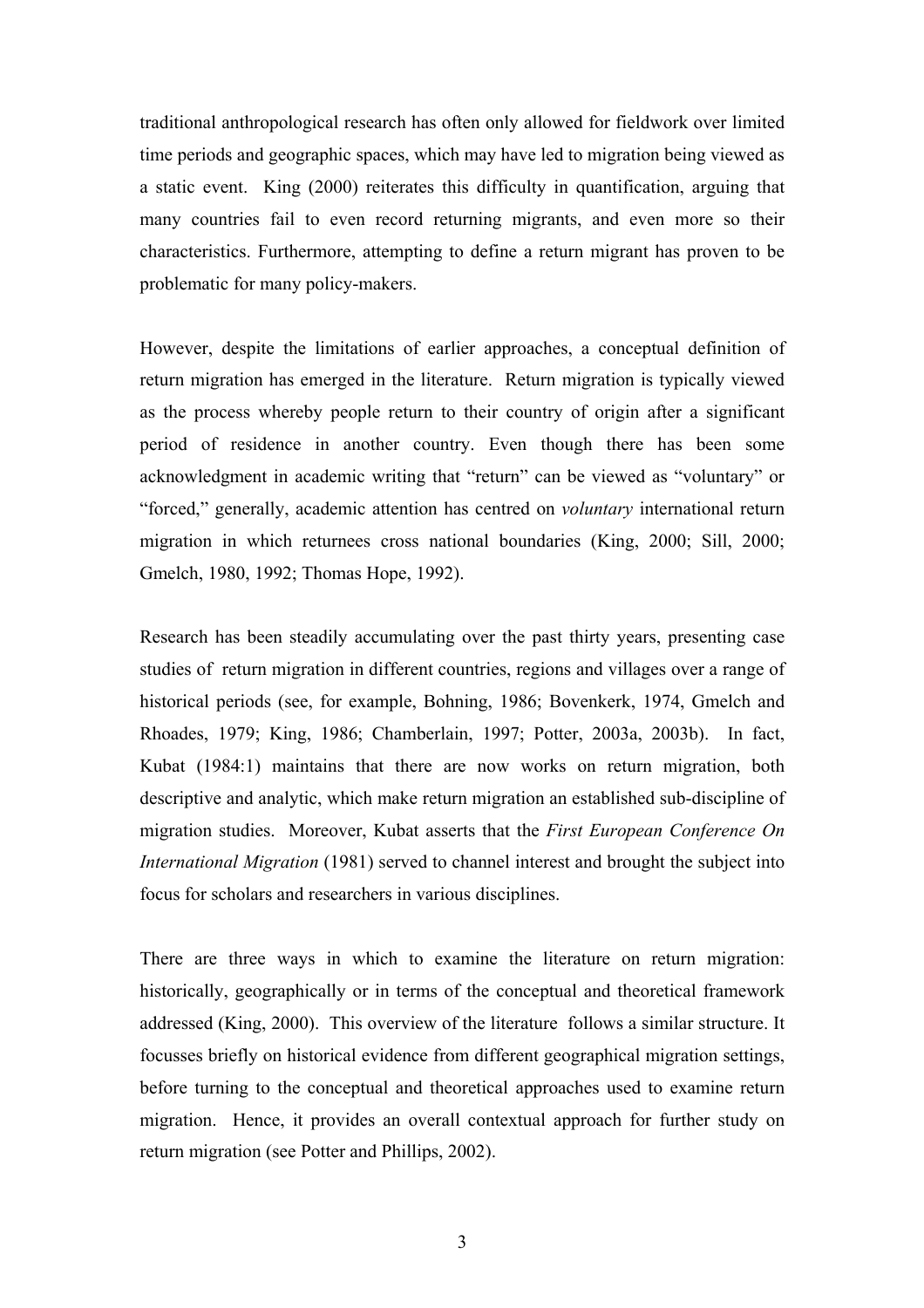The academic literature on return migration has followed the evolution of return currents themselves. For example, King (2000) maintains that three groups of studies can be recognised: the first of return from the United States to labour supply countries such as Italy (Gilkey, 1967; Lopreato, 1967) and to other labour suppliers such as Puerto Rico (Hernandez Alvarez, 1967; Myers and Masnick, 1968) and Mexico (Hernandez Alvarez, 1967). The second category of studies was of British return from Australia (Appleyard, 1962; Richardson, 1968) and Canada (Richmond, 1966; 1968). The third group of studies was from Britain to the Caribbean (Davidson, 1968; Patterson, 1968). These trends in return migration flows are perhaps not surprising, given that migrants with a longstanding history of labour migration were likely to return when the economy of their adopted lands suffered a downturn, as was the case during the recession of 1966-1967.

With regard to conceptual and theoretical frameworks, King (2000) and Gmelch (1980) have both expressed the view that research on return has been mainly descriptive and lacking in theoretical development. Yet it must be acknowledged that attempts have been made to generate conceptualisations in the academic literature. For example, typologies and conceptual frameworks have been introduced with regard to defining the return migrant, his/her motivation for return, the adjustment process and impact of return on the country of origin.

Moreover, Gmelch's (1980) synthetic review can thus be viewed as an attempt to bridge the gap between description and theory. Further, it provides a useful starting point for any consideration of the return migration literature. He offers conceptual approaches by which to analyse the return migrant, along with their motivation and adjustment patterns. For example, Gmelch's typology of the return migrant is based upon Cerase's (1974) earlier formulation and is derived from the return migration's intention to return. Essentially it comprises a three-fold typology distinguishing between:

- 1. Returnees who intended temporary migration. The time of their return is determined by the objectives they set out to achieve at the time of emigration.
- 2. Returnees who intended permanent return migration but were forced to return.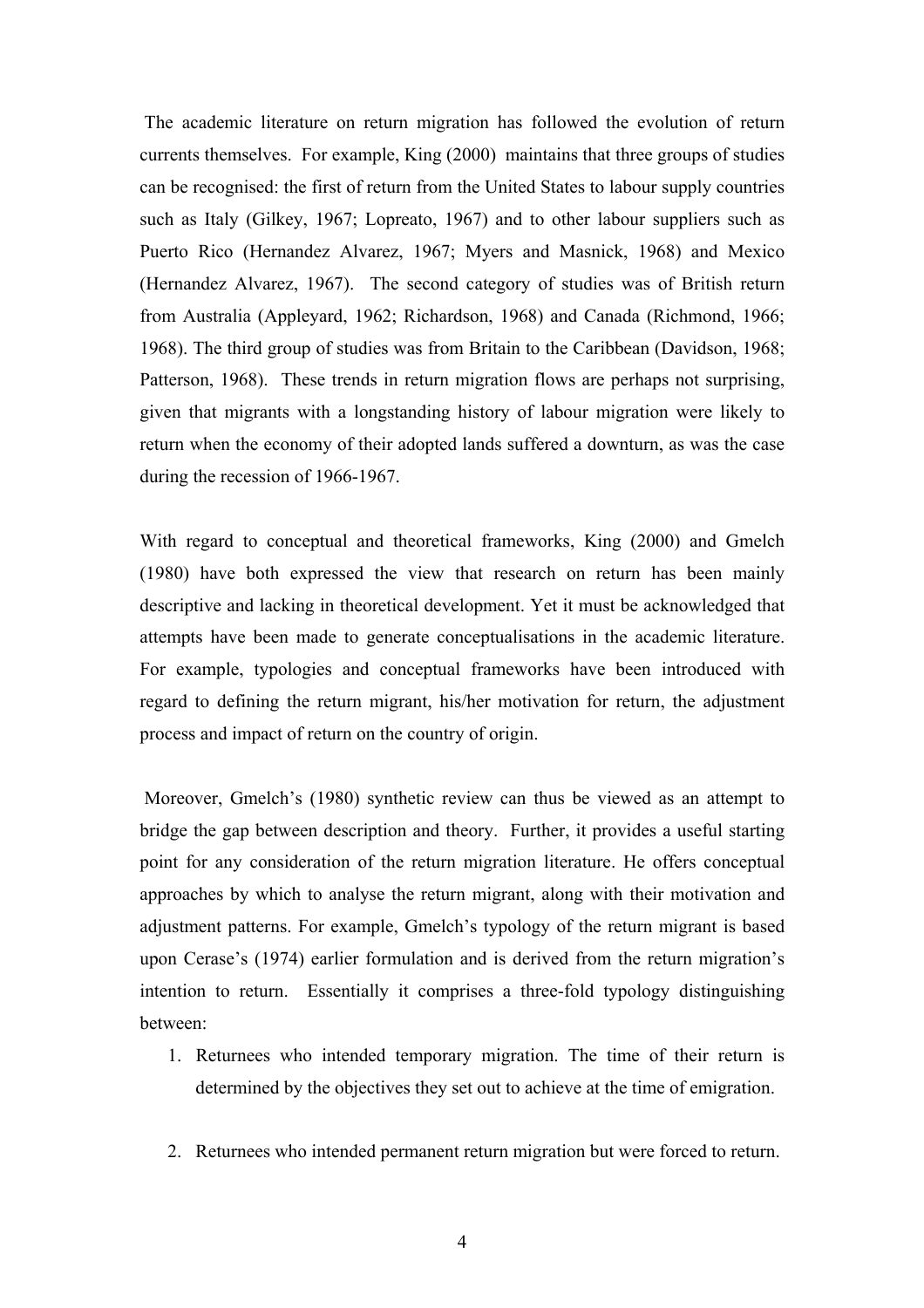3. Returnees who intended permanent migration but chose to return owing to, for example, homesickness or adjustment problems. (1980:138)

With regard to motives for return, Gmelch's (1980) categorisation is based upon economic and socio-cultural factors. For example, unfavourable economic conditions such as unemployment in the country of origin due to increased industrialization can promote a 'push' factor for return (see, for example, Hernandez Alvarez, 1967; King, 1977; Rhoades, 1980). However, for the most part, return has been determined by socio-cultural 'pull' factors, for instance, familial and friendship ties; allegiance and strong identification with the home society (see, for example, Appleyard, 1962; Davidson, 1968; Brannick, 1977; Gmelch, 1979).

According to Gmelch (1980:142) two perspectives can be derived from the issue of adaptation. The first approach examines the extent to which actual social and economic conditions of return are satisfied, that is, the attainment of jobs, adequate housing and the development of social networks (for example, see Rhoades, 1980; De Vanzo, 1976; Kenny, 1972; Appleyard, 1962; Cerase, 1970). The second approach focuses on an interpretative perspective based on the returnees' own perceptions of personal satisfaction. The emphasis, Gmelch maintains, is mainly on the latter approach to adjustment.

There has been much debate and contention with regard to the impact of return migration on the societies of origin (e.g., Böhning, 1972; Bovenkerk, 1974; Rhoades, 1978; Swanson, 1979). Discussion has centred on whether return migrants bring back valuable work skills, capital, and new ideas which result in changes in societal structure. According to Gmelch (1980) empirical evidence does not support this overall claim. For example, evidence suggest that few returnees arrive back with skills that are important to development, since many work in unskilled jobs whilst overseas (Rhoades, 1978; Brannick, 1977; Cerase, 1974; Lee, 1966). However, it has been shown that this is not always the case; for example, Hernandez Alvarez (1967) found that a significant proportion of Puerto Rican returnees were white collared rather than manual, and as a group they represented the island's elite in all sectors.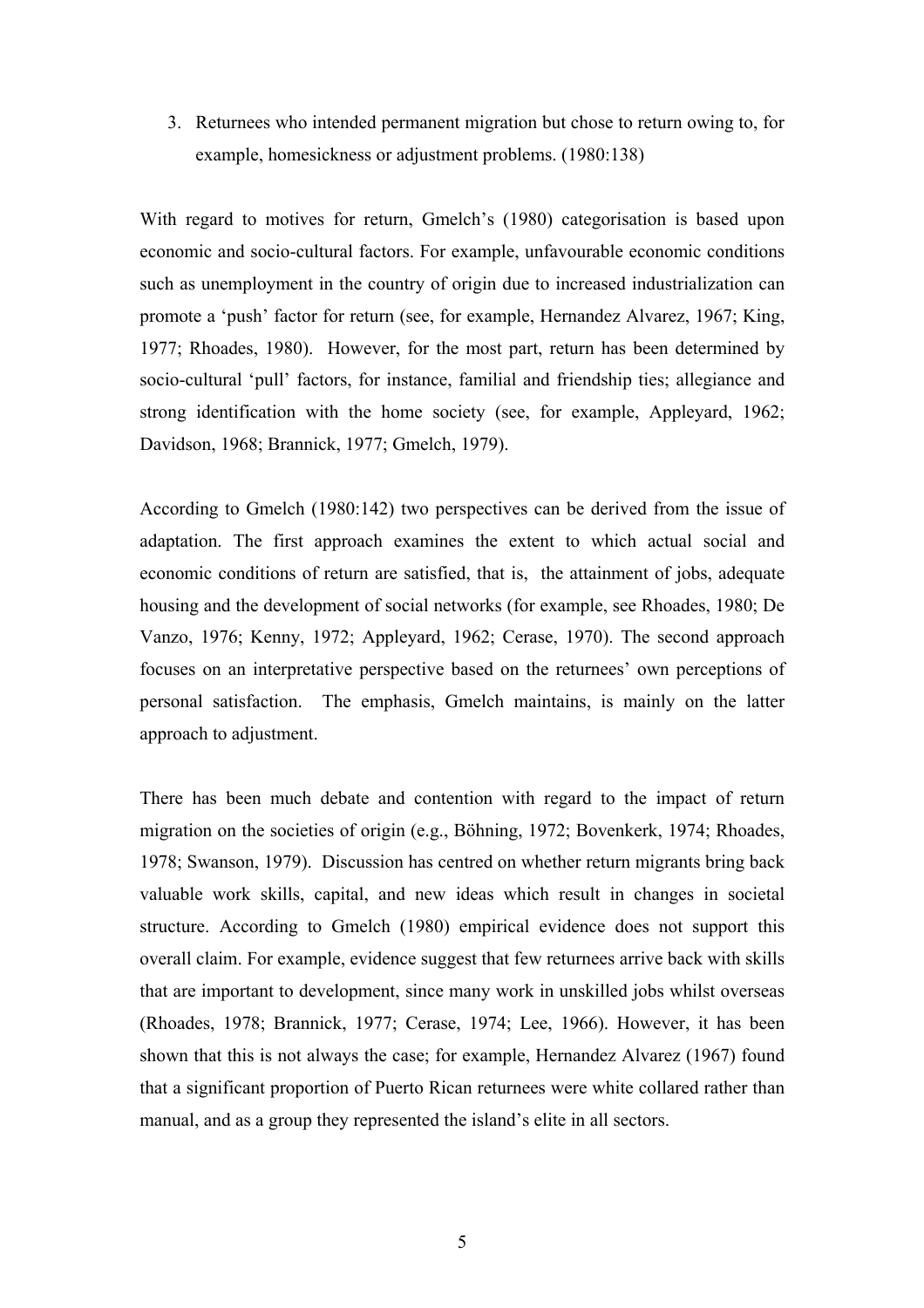Gmelch's (1980) review suggests that while significant strides have been made with regard to conceptualisation, little has been added in respect of the development of theory, by means of which a predictive base might be formulated. Therefore, this apparent neglect in the literature on return migration provides justification for a comprehensive project that seeks to respond to the challenge of theory formulation.

#### **Research on Return Migration to the Caribbean**

It is not surprising therefore that research in the sub-field of return migration to the Caribbean has, like the general field itself, suffered from a poor statistical base and ontological-theoretical weaknesses. For instance, De Souza (1998) views the issue of return migration as somewhat of a conundrum in West Indian demographic analysis. He explains that although widely accepted and acknowledged as a culturally pervasive element within Caribbean society, it remains poorly documented. Academics such as Gmelch, (1992), Pessar (1997), Byron and Condon (1996), Chamberlain (1997) and De Souza (1998) have all attributed this lack of documentation to the difficulties of accessing reliable data concerning the phenomenon, furthered by an added complexity of a prevailing dichotic view of (return) migration. In addition, Chamberlain (1997:16), argues that in respect of the Caribbean region, more emphasis is placed on the grander narratives of migration.

However, since the 1980s attempts have made to redress this imbalance and document the Caribbean "return" experience. Much of the research is framed within an historical macro-structural perspective. This historical macro-structure seeks to offer an explanation for the perceived "uprootedness" of Caribbean peoples. Thus, studies began to focus on predominantly older West Indians returning from the labour demanding countries of Europe, mainly Britain (for example, see Davidson, 1968; Philpott, 1968; Nutter, 1986; Gmelch, 1992; Chamberlain, 1995; Byron and Condon, 1996; Byron, 2000) and from the United States (for example, see Alvarez, 1967; Pessar, 1997), and the economic and socio-cultural impact of their return.

However, some critics (for example, Thomas-Hope 1992; Gmelch, 1992; Byron, 1994) have attempted go beyond the functional, macro-traditional approach of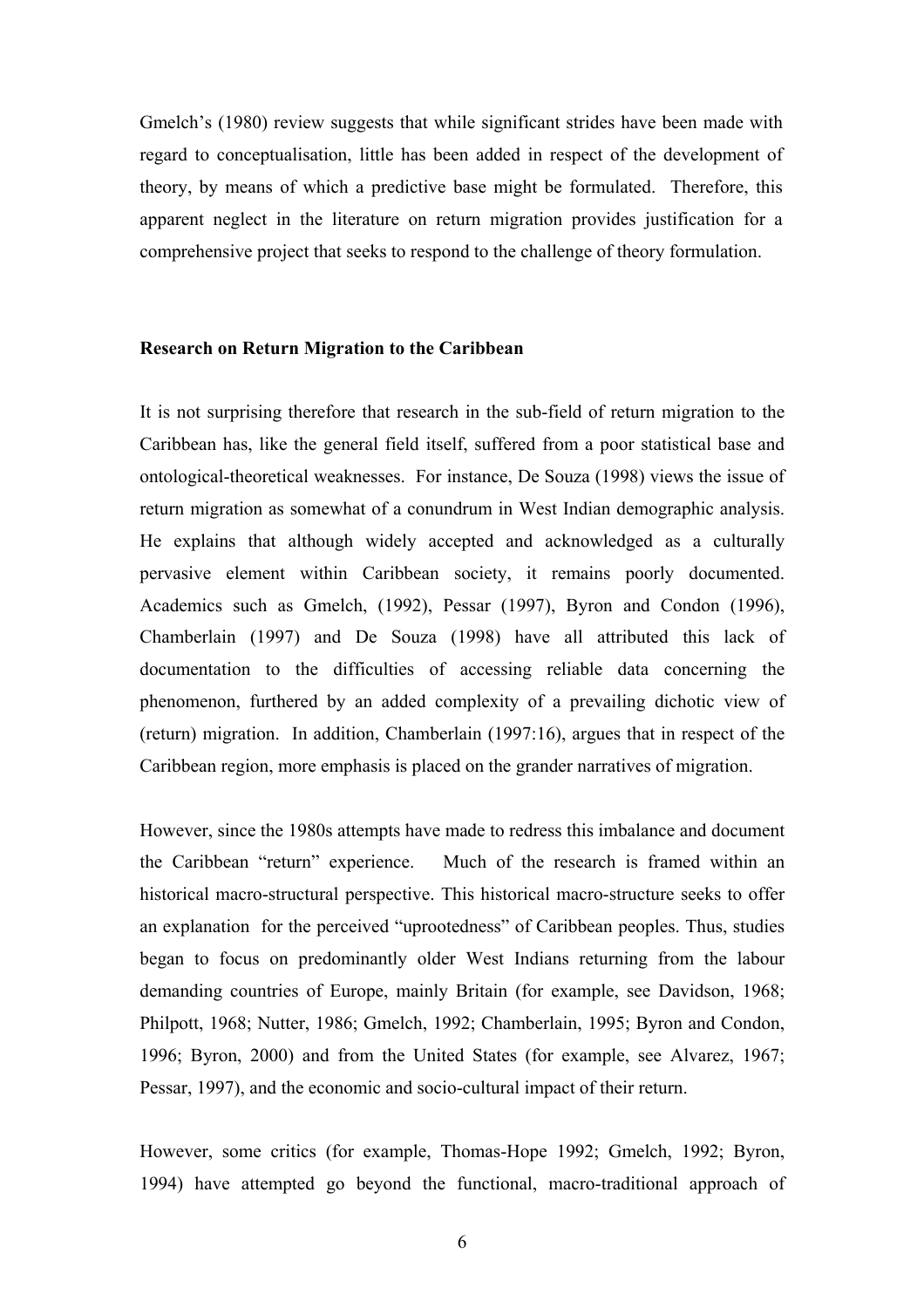viewing return migration as an outcome of mere push and pull labour factors. They have sought to incorporate "interpretation at the level of societal meaning and personal consciousness," (Thomas Hope, 1992:8). Thus, recent literature has utilised micro-interpretative frameworks of analysis with regard to understanding the return migrant and his/her experiences. Thomas-Hope (1992) argues that this type of perspective was neglected in early macro-historical studies of return migration. For instance, commenting on return migration as a whole, she notes that migration:

*… is the product not only of international and national economies, but of the particular location of the individual within the historical-structural framework…Explanation of migration behaviour must not refer solely to the characteristics of the structural framework but to the dynamics of the connections between factors and the behaviour of the social group and individual.* 

Commentators (for example, Gmelch, 1992; Byron, 1994; Chamberlain, 1997; Pessar, 1997; De Souza, 1998) have adopted interpretative ethnography to investigate Caribbean return migration. For instance, Gmelch's (1992) work offers an interpretative review of the experiences of return migrants to Barbados. He focuses on the return migrants, their motivations and adjustments, and the local perception of the returnees. In Gmelch's study the return migrants become "our narrators" (Gmelch, 1992:283) through pictorials, interviews and oral histories.

Although the recent literature on Caribbean return migration has focused on documenting the experiences of the returning migrants to the Caribbean through the use of narratives and life histories, it has remained largely empirically descriptive. However, a few theorists, for example, Pessar (1997); Chamberlain (1997) and De Souza (1998) have attempted to respond to the challenge of theory formulation. They have offered conceptual frameworks for a greater understanding of return migration and provide a useful context for any study on return Caribbean migration.

For instance, the conceptual approach involving the notion of trans-national identities utilised by Pessar (1997) deserves some mention. The study of returning Dominicans from the United States (in contrast to the predominance of English returnees in the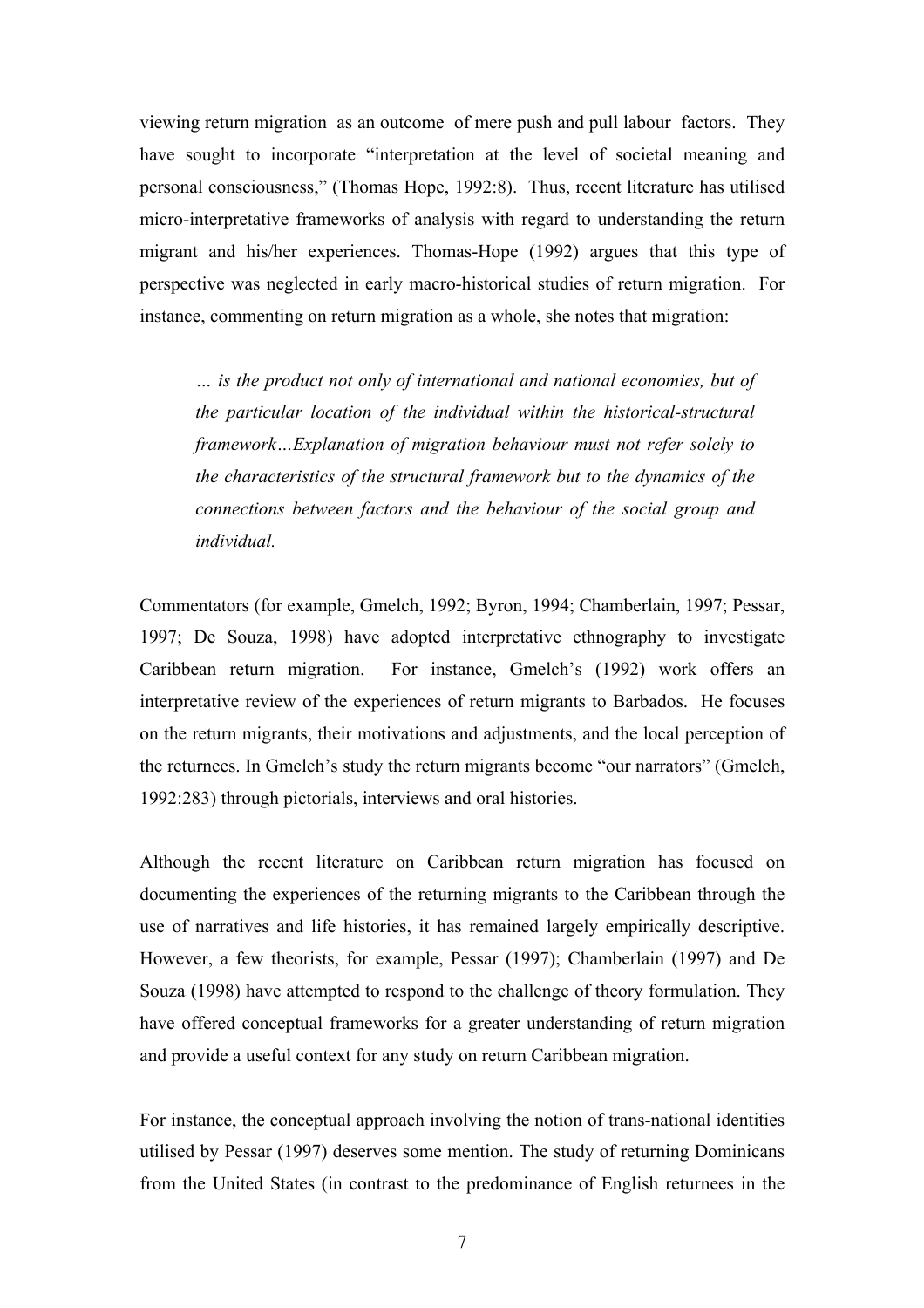literature) regards return as one episode in an ongoing process of migration. Pessar maintains that return migrants have trans-national links and identities in both host countries and the countries from which they emigrated. Those who chose to return however keep social and economic links in New York, which may range from the simple retention of their United States visa, familial links, to running economic activities as a business. Hence they embrace more than one identity, and can be deemed to be trans-national.

Moreover, Pessar (1997:6) challenges researchers to incorporate a post-modern "decontructive" approach when defining the return migrant. She calls for a move away from the essentialized Caribbean migrant. Pessar urges for "a more nuanced analysis and portrayal of Caribbean migrants," based upon the recognition that they are an heterogeneous social group and, therefore, are differentiated by class, gender, age, race, regional origin and time of emigration and return.

The role of the Caribbean family has been viewed as significant in understanding migration patterns based upon international labour markets and host politics (Chamberlain, 1997). Chamberlain argues that there is a migratory ideology which continues to shape the perspectives, behaviour and identities of Caribbean migrants. She stresses that the story of Caribbean migration is both international and continuing. The research is based upon eighty-five life history interviews across two and three generations of families originating in Barbados. Chamberlain cautions that this research does not offer a grand theory of migration. Rather the work serves to challenge the assumption that most migrations stems from economic forces, when viewed in an historical context. She views the family as instrumental in shaping the migration identities of West Indians.

De Souza (1998: 232) has attempted to offer a typology of Caribbean return migration, and in so doing presents a useful categorisation for future research on the return migrant in the Caribbean. He maintains that these return migration patterns are useful with regards to assessing the extent, prevalence and commonalities of return in West Indian societies. He views the first conceptualisation as that of a "mobile" livelihood system," where return is part of a circular or seasonal movement of around six months or less, and the main motivation is economic survival. His second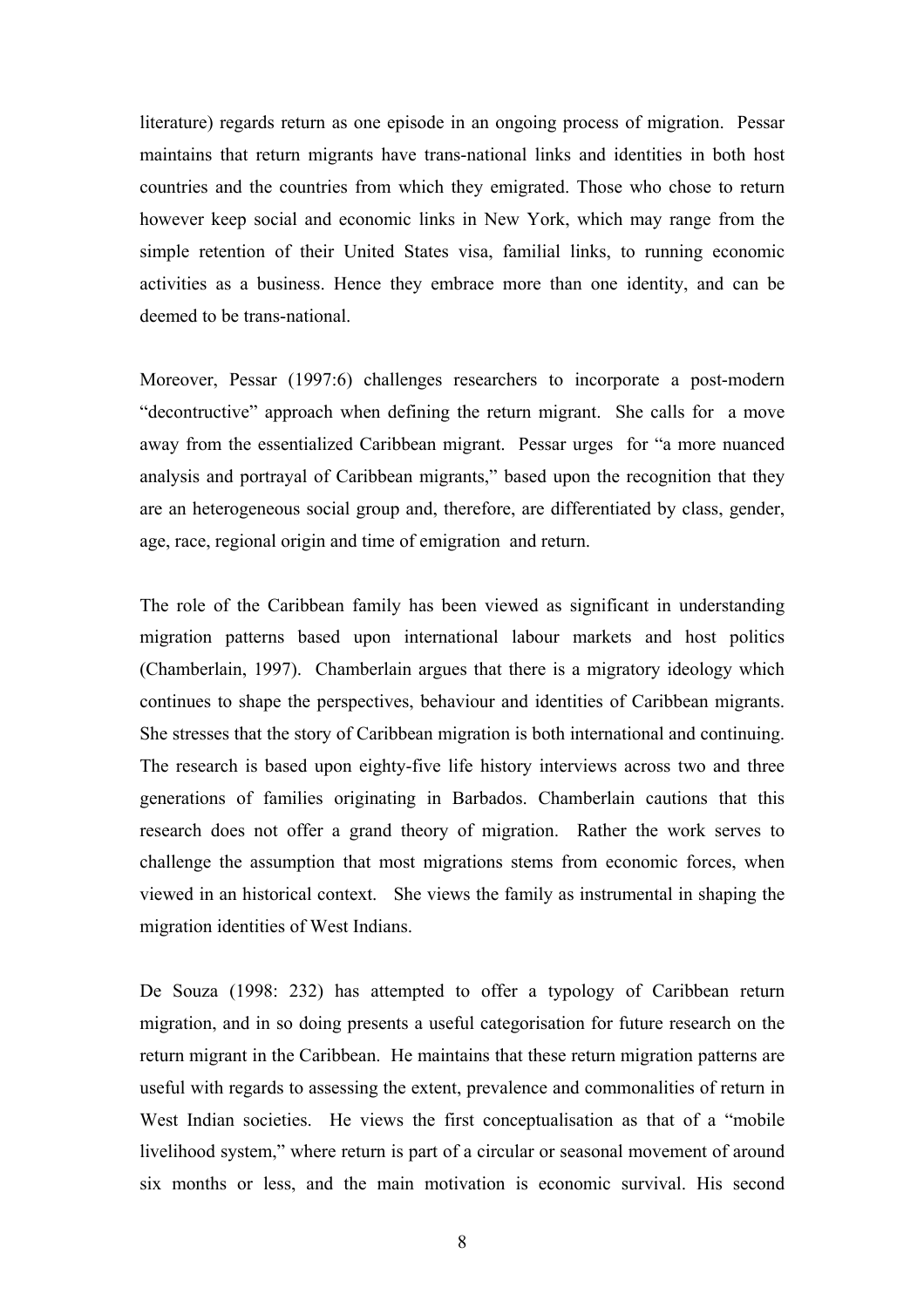typology is that of the "double passage", a categorisation first made by Gmelch (1992), where return is regarded as the outcome of individual will rather than global economic factors. The third typology of "return visitation" is based upon visiting friends and relatives and business tourism where nationals undertake short visits to their country of origin and constitute the Diaspora's attachment to the homeland. His fourth category, which he terms "swallow lifestyle movement", is based on a "back and forth" lifestyle movement, facilitated by liberal citizen laws which allow residence status in more than one country. Drawing upon the life histories of Trinidadians, De Souza argues that return cuts across gender, age, race, ethnicity and social status. However, despite the uniqueness of the Trinidadian experience with respect to ethnic diversity and relative prosperity, DeSouza argues that the underlying forces of motivation for return are quintessentially West Indian, that is a strong migration ethos, the difficulties of expatriate life, strong social networks and creative mobility-based strategies of dealing with adversity (1998: 229).

Generally, within the past twenty years, researchers examining the Caribbean have attempted to bridge the gap between largely descriptive research and theory. However a reliance on interpretation via the use of largely qualitative techniques has resulted in limited success. A predominance of empirical research lacking in theoretical foundation has been presented with some notable exceptions. Moreover, little is known about the macro-structure of return migration, for example, the numbers and patterns of returnees and their socio-demographic characteristics. It is not difficult to ascertain where the road lies with regard to Caribbean return migration. Emphasis must be placed on research in which methodology and theory are interplayed to provide a greater understanding of the phenomenon under investigation.

## **Work on "Young" Returning Nationals: A neglected topi**c

Much of the work on return migration in general has thus centred on retired returnees. Caribbean research is no exception. For example, the studies of Gmelch (1992), Thomas-Hope (1992), Byron (1994), Chamberlain (1995) have all focused on the socio-economic adjustments of returnees to their countries of origin in the wake of retirement. However, Potter (2001; 2003a, 2003b) and Potter and Phillips (2002)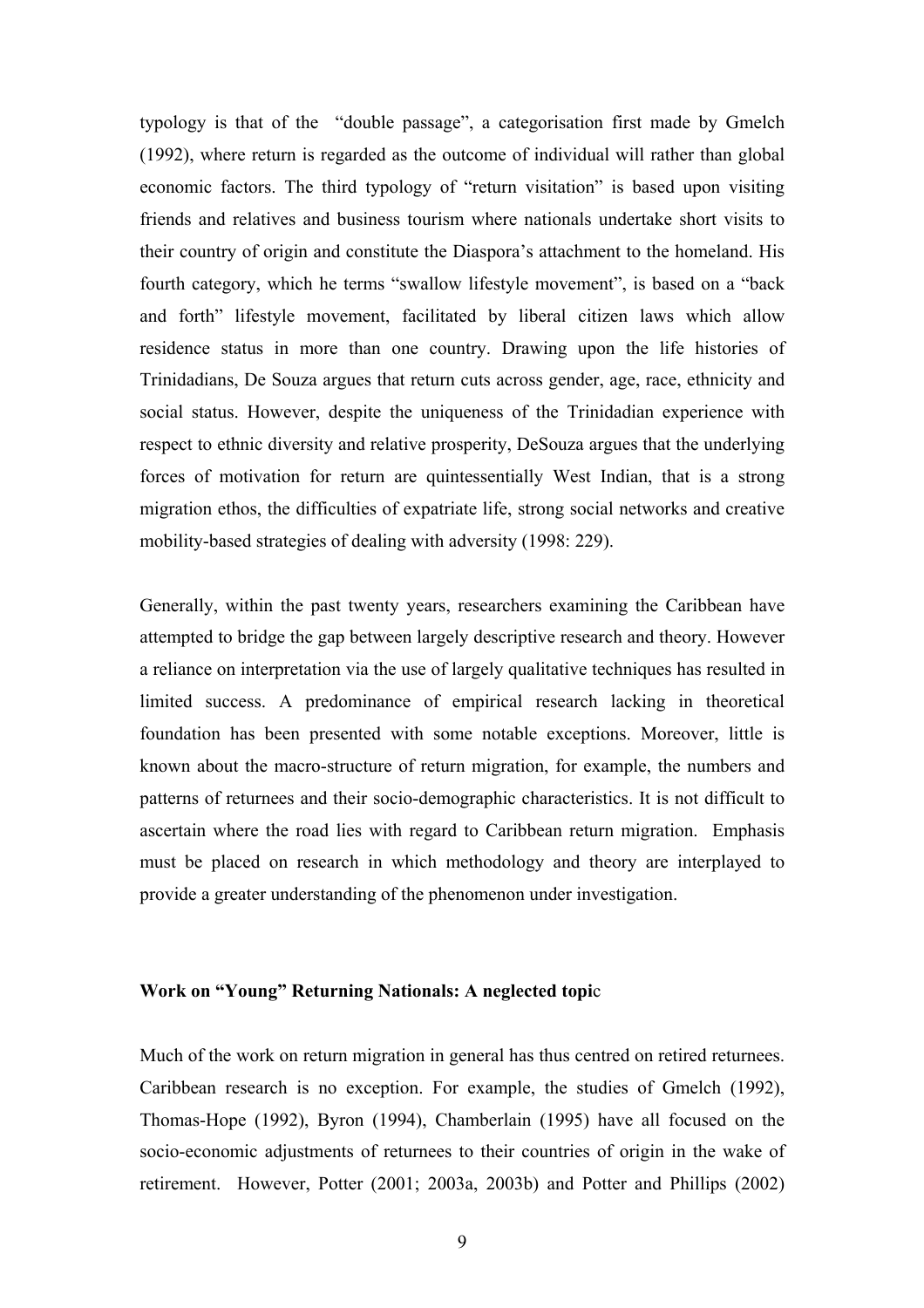have highlighted a relatively new migration stream that remains largely uncharted and unstudied in the Caribbean. They define this demographic profile as young returning nationals i.e., second generation (West Indians) who have decided to "return to" the countries of their migrant parents.

While until 2001-2003 there had not been a specific study of young return migration, as Potter and Phillips (2002) note, there had been some inclusion of young returnees as part of samples taken of the wider population of return migrants to the Caribbean. However, in 2001-2003 the first empirical studies appeared, conducted by Plaza (2002) and Potter (2001; 2003a, 2003b). These works will be reviewed shortly. However, it is worth noting that a study based on just five young returnees was carried out by Bueno (1997). Having considered this recent research, attention will be given to other work undertaken outside the region, focusing, in particular, on Tsuda's (1999; 2000) ethnographic study of young returnees in Japan. This research provides a useful comparative yardstick for future studies of young returnees to the Caribbean region.

Of the work that has been carried out, the study by Bueno (1997) has suggested the impact of gender on return. Thus, Bueno's ethnographic investigation focused on five female Dominican return migrants, all under the age of 40. They had migrated to the United States at a young age and had since returned to the Dominican Republic. The research, based upon a life history approach, argues that for women, return has meant significant loss of the social gains acquired while in the United States. In fact, it is shown that on return, gendered roles for many women are reduced to the traditional ones of home and children. Bueno further maintains that the ideology of return is relevant for Dominicans in the United States. Moreover, the decision to return is couched in the context of patriarchal privilege, and return facilitates the further entrenchment of these traditional gender norms. Bueno argues that additional research is needed with respect to the impact of variables such as race, class and marital status on return. Although Bueno's sample was small, consisting of only five women, what is important is his demographic focus on younger returnees and the specific experiences of this age group of migrants.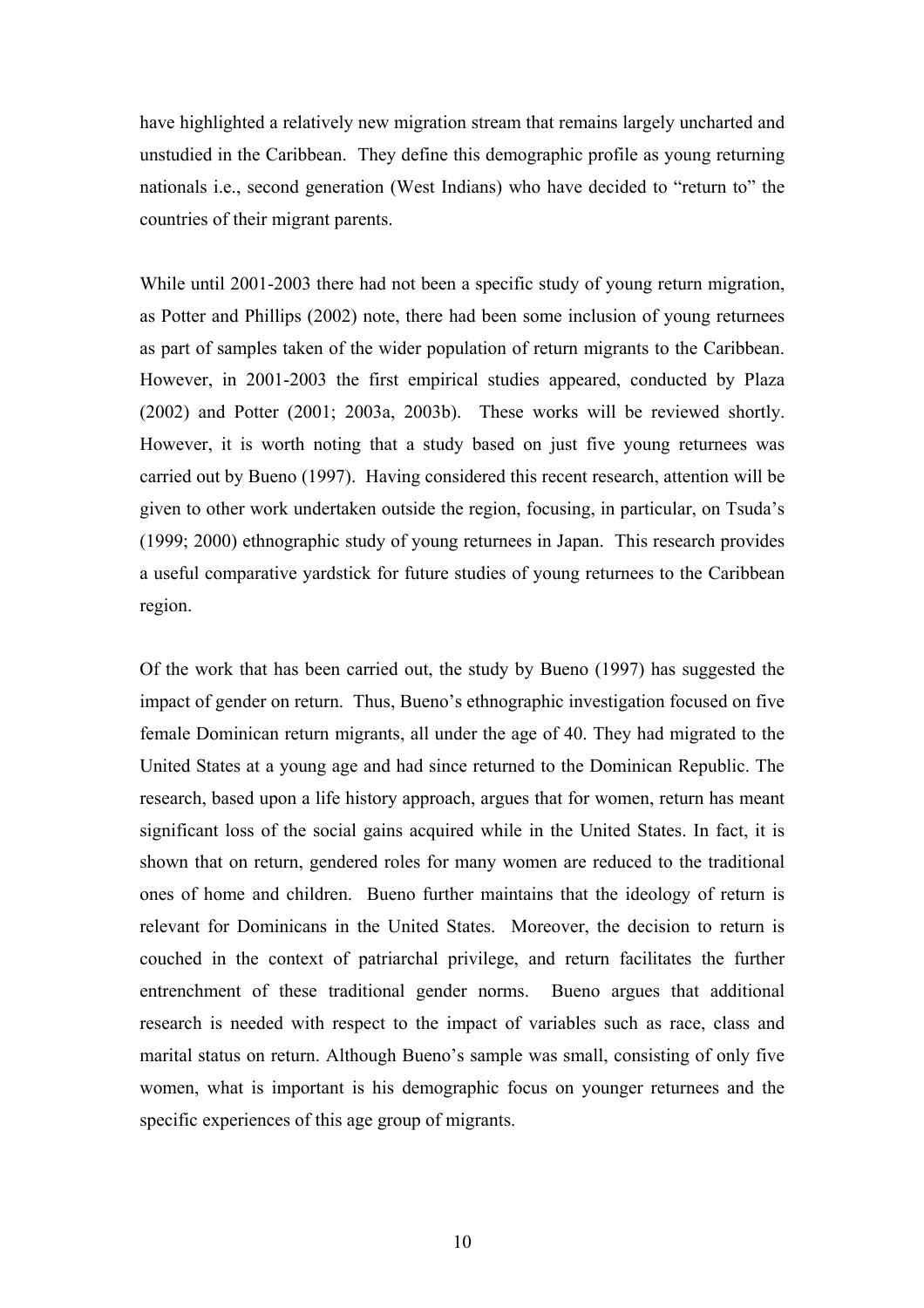De Souza's (1998:228) study of return migration to Trinidad also included young returnees. His study served to demonstrate that gender, age, sex, social status and ethnic origin all impact on "return." His sample of 100 returnees included 85 under the age of 55 years. Utilising in-depth interviews, DeSouza looked at motivation to return and maintained that three important factors are common to the returnee experience, thereby reinforcing earlier work (for example, Gmelch 1980, 1992; Byron, 1994). Thus, DeSouza notes that many West Indians leave home intending to return. Secondly, life abroad frequently fuels and reinforces this desire to return. However, thirdly, DeSouza notes that homeland attachment often weighs heavily on the decision to return. De Souza offers four conceptualisations for what he sees as the West Indian ideology of return. These are the home-land milieu, familial reunification, return obligations and professional fulfilment. Of particular significance to the issue of young return migration is the conceptualisation of professional fulfilment. De Souza (1998:242) asserts that professional difficulties abroad or new career opportunities in the homeland tend to prompt return movements. Difficulties may include unemployment, racial tokenism and perceived glass ceilings, whilst new opportunities may be presented in the form of advertised requests for expatriate specialized skills.

DeSouza's study is set within the paradigmatic framework of trans-nationalism couched in the context of globalization. It argues that West Indians have developed double identities: one rooted in the original homeland and the other in the adopted homeland. Moreover, trans-nationalism facilitates return and reintegration by reaffirming homeland attachments. It also provides an escape valve for West Indians (see DeSouza 1998: 249-250). De Souza's study gives a tantalising insight into the largely uncharted waters of younger returnees, both methodologically and conceptually, and sets a context for a more detailed study with an explicit focus on younger returnees.

Turning to the results of recent pilot studies of youthful return, Potter (2001, 2003a, 2003b) interviewed forty young and foreign born returning migrants to Barbados and St Lucia between November 1999 and January 2000. The average age of the returnees was 30 years old, and four years had elapsed since they had migrated. In the case of Barbados, there was a pronounced excess of female over male migrants;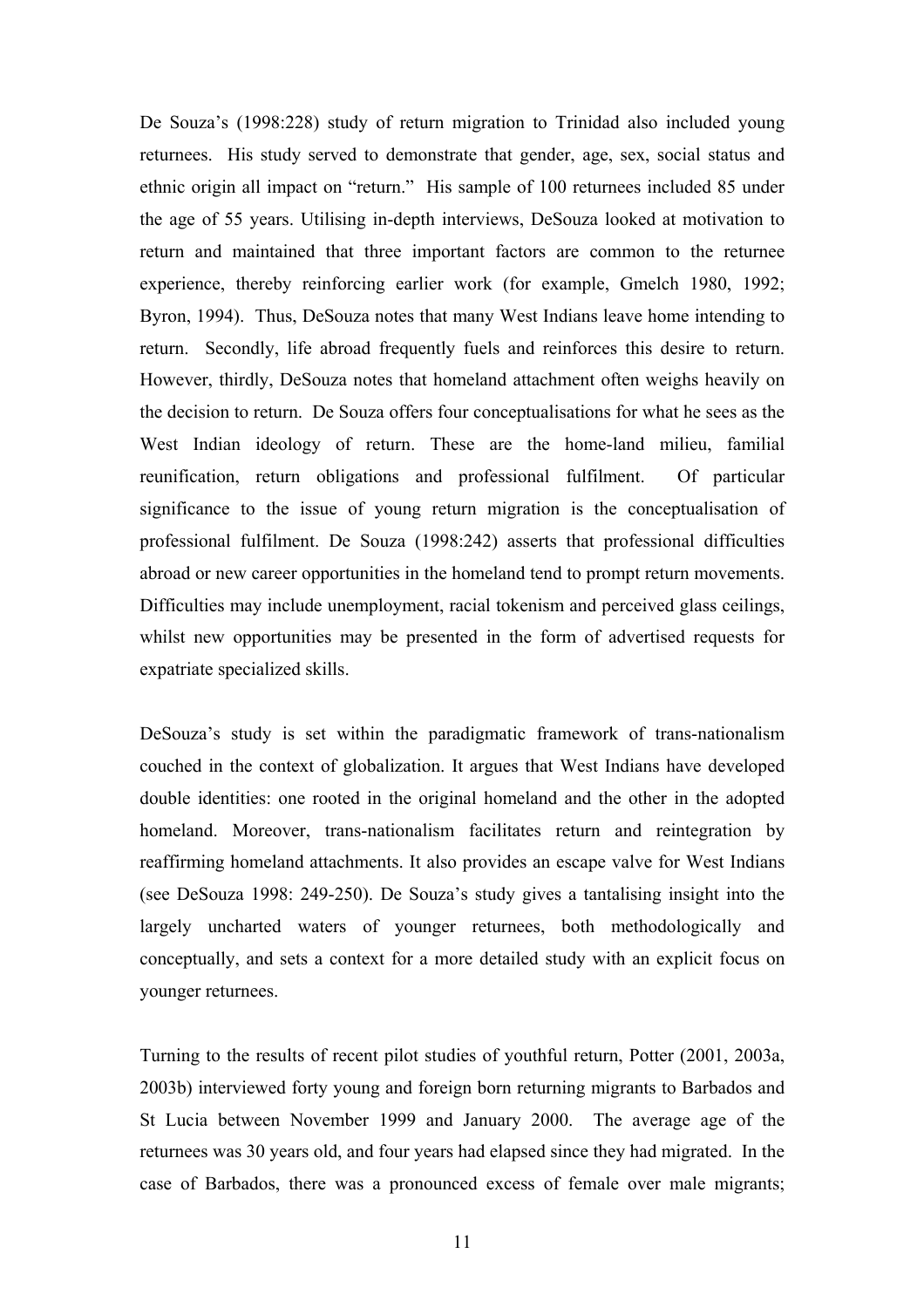although the reverse pertained in the case of young returnees to St Lucia (Potter, 2003b), stressing the salience of gender variants. In the case of the females, the majority were professionally trained and qualified, reflecting DeSouza's emphasis on professional fulfilment. In both countries, few negative or push reasons were given explaining the reasons for the move from the UK/USA/Canada to the Caribbean. When racism and discrimination were mentioned, it was frequently in the context of saying that these were issues that are encountered everywhere, albeit in different forms, and have to be faced and dealt with. Several 'returnees' to Barbados cited the excellence of the Bajan secondary school system as a lure, especially in respect of the schooling of young boys. On the positive side, the fact of being in a black country and feeling at home in this milieu was mentioned by several interviewees.

In Potter's study, it was clear that the young returnees had found it relatively easy to obtain jobs and to change positions subsequently, if they so wished. In this context they stressed that their training and work practices were a direct benefit. Several who were working in the tourism sector stated that being seen as English and having an English accent were distinct advantages. Almost all argued that although they were less well-off financially in the Caribbean, their overall quality of life was better, and the prospects were there for advancement in the future, in terms of land, housing and possibly, starting a business themselves.

In terms of adjustment, however, a number of recurrent issues were cited by the young returnees. Turning first to the Barbadian interviewees, the most frequent issue was the difficulty encountered by females in forming new friendships. Female returnees reported that they were regarded as competing with the local population, both for jobs and for men. Further, having an English accent was seen as causing difficulties outside the workplace. The slow/relaxed way of life was mentioned on many occasions and was a positive factor for some, but a negative one for many others, in terms of getting things done. Inevitably, some returnees reported that they felt like outsiders, and stressed experiencing a culture shock; they also mentioned poor shopping in terms of the availability of goods, high prices and poor service. A recurrent theme for a number of interviewees was the strong and progressive Americanisation of Barbadian society. A major complaint expressed by many was that English returnees are regarded as 'mad'. The exact reasons for this seemed quite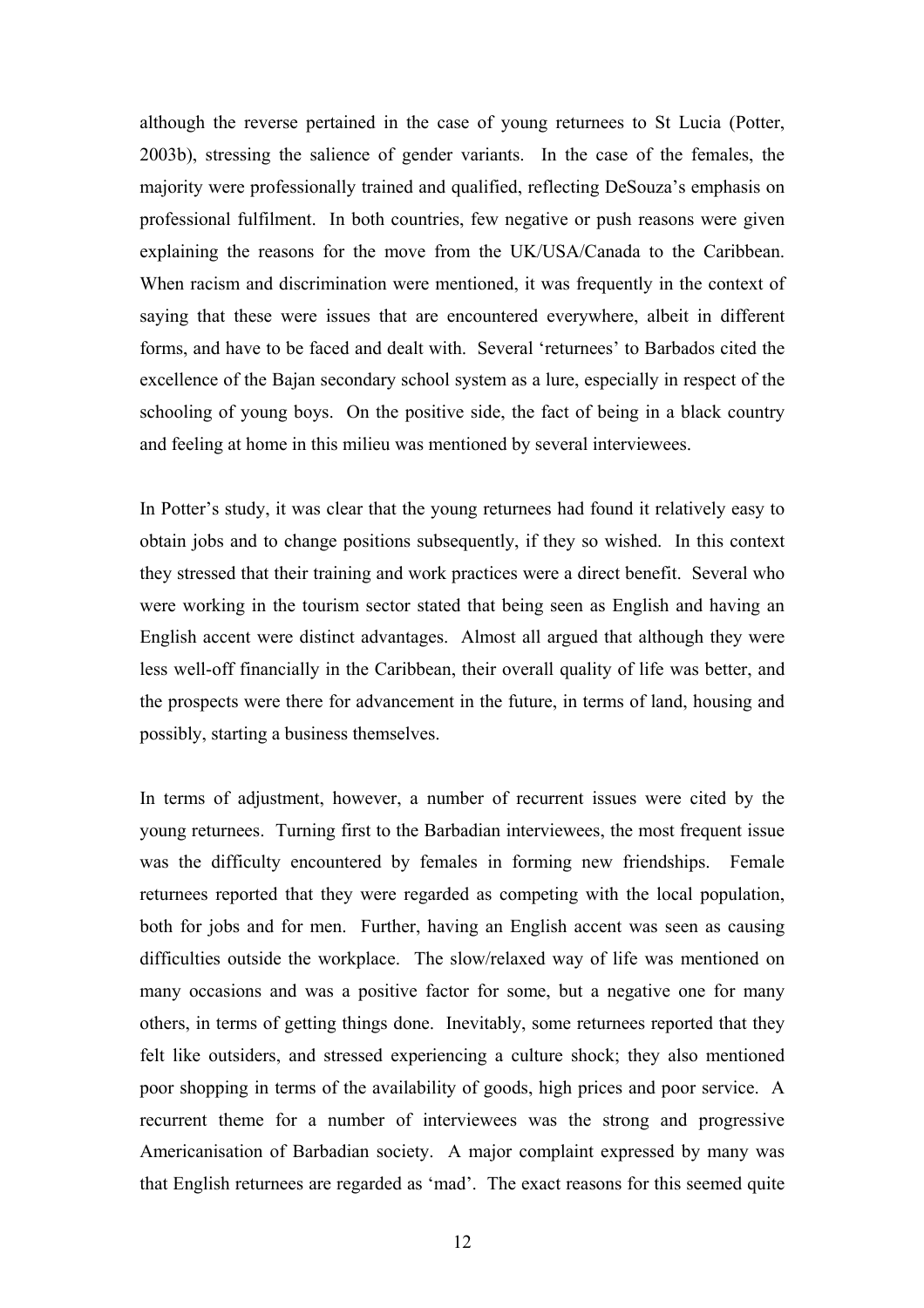complex to unravel, but the sentiment was general, and was evidently openly expressed in front of the returnees. Finally, several of the returnees were shocked by the operation of the colour-class system in the Caribbean, which strongly stratifies people by both skin colour and inferred social standing, and with a very strong link between the two. However, most of the returnees inferred that they intended to stay in Barbados, although some who had only returned in the last couple of years were clearly emphasising their British identities.

It has already been noted that in contrast to those in Barbados, the St Lucian returnees were predominantly male. In common with the returnees to Barbados, those in St Lucia expressed major problems in forming friendships with members of the local population. However, in contrast, returnees to St Lucia seemed to be experiencing far fewer difficulties stemming from their accents and their national identity being seen as British. In fact, there was a much greater tendency for the returnees to state that having an English accent made them stand out, thereby rendering them an advantage both in the work place and socially. However, the operation of the colour-class system and the existence of racism in society were issues of considerable concern to a third of those interviewed in St. Lucia. Negative reactions were also expressed in relation to the generally low level of wages, high land prices and St Lucia being an expensive place to live. What was construed as the narrow-mindedness of the local people was also pinpointed by several of the interviewees. The poor quality of education was expressed as a reason for possible re-return to the UK. But against this several informants stressed that they found St Lucia a tolerant society and had less hassle from the authorities and the police.

The Barbados and St Lucia studies suggested that these young migrants were transnational in respect of their work experience in both the UK/US/Canada and the Caribbean. Most young returnees had parents who had returned to the Caribbean at retirement age. However, several of the young returnees had retained property overseas and were renting this out. Several appeared to be considering business ventures that would link between the Caribbean and their former homes. Some who had hailed from the UK were talking about the future possibilities offered by the United States. In this sense they were very much part of a globalised network. However, in cultural and social terms, it was clear that they were not fully accepted in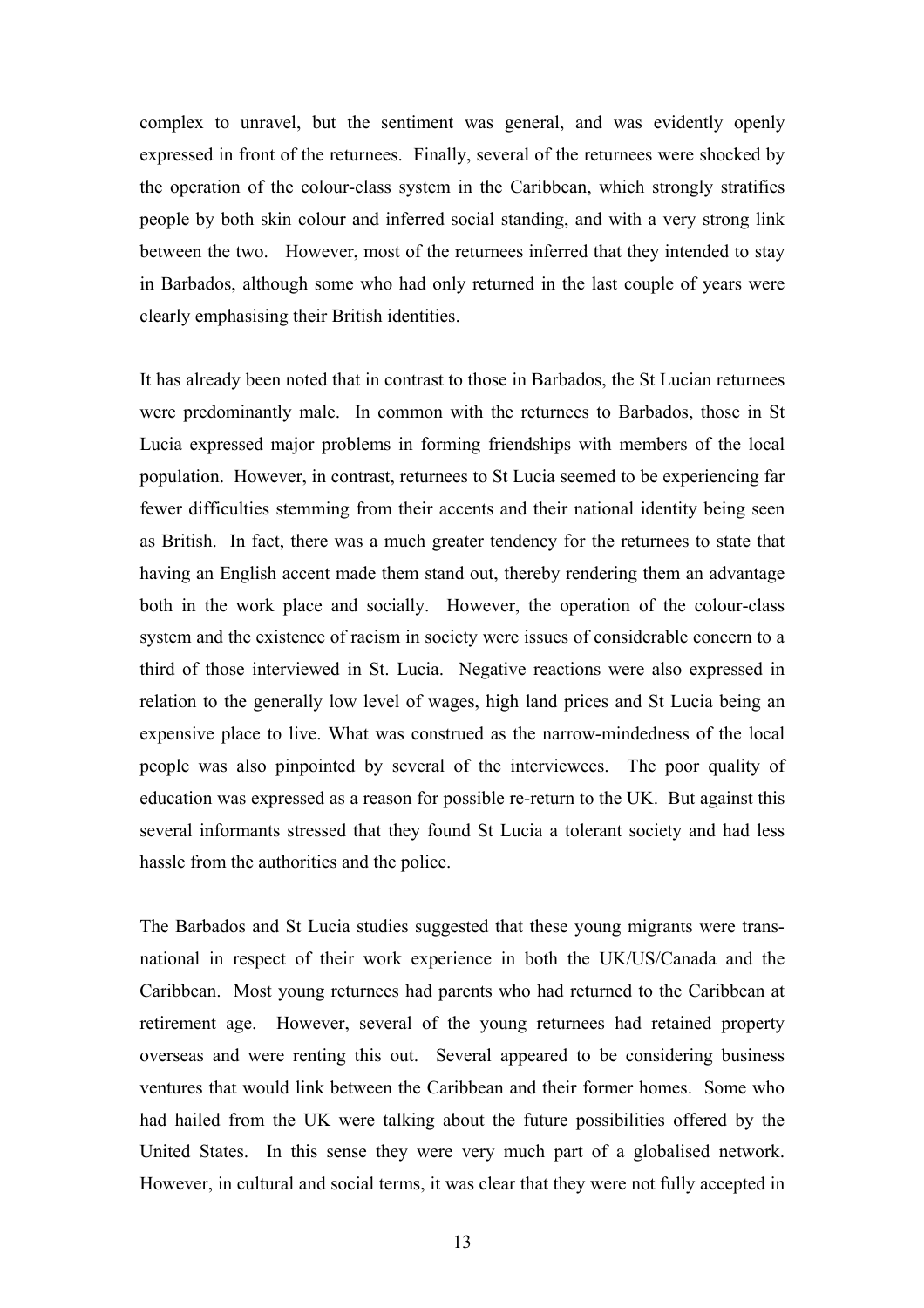their adopted homes: they were having to work very hard at this and were finding it difficult. Indeed, a few were re-asserting their British identity as a means of coping. Thus, outside of the sphere of work, there was a much greater feeling of difference. Moreover, the returnees seemed to show clear aspects of what is currently being referred to as 'inbetweenness' and 'hybridity'.

In an essentially similar study, Plaza (2002) interviewed twenty second generation returnees to Barbados and Jamaica. The interviews were carried out as part of a survey of 60 three-generation West Indian families between 1995 and 1997. The returnees grew up in London, Birmingham and Coventry. Seven had been born in Jamaica and five in Barbados. Despite the small number of interviewees, the results generally agree with those of the Barbados and St Lucia studies referred to above. Thus, overall, there were more women than men. Their average age at interview was 33 years. Again, the women were found to be well-qualified, to first degree level. With respect to motivation, the migrants felt that they would be more at home in the Caribbean. Somewhat in contrast to the study of Barbados and St Lucia, racism and discrimination in the UK were regarded as a major factor in explaining moves in Plaza's (1992) study. But in common with the Barbados study, having children was seen as a push factor by some interviewees. On the positive side, this study also pointed to the generally good job prospects of the returnees, plus the relaxed atmosphere experienced at work. As noted previously, the latter was seen as more of a problem in Potter's (2001, 2003) study. Plaza also notes that the disparity between rich and poor was considered by some as a factor serving to unsettle the migrants, especially in the case of Jamaica. The separation from friends in the UK is emphasised in this study, and somewhat curiously the high cost of transatlantic travel is cited as a problem. Nevertheless parallels with the study carried out by Potter (2003) are witnessed in respect of the difficulties experienced in making friends, the incidence of competition, and the importance of social networks. Problems of class/colour stratification were mentioned by Plaza, but a strong emphasis is placed on the former rather than the latter. Some of the interviewees talked of feeling more British as a result of their move, presumably emphasising their inbetweenness. Plaza notes that some of the returnees show strong trans-national strategies, expressing the intention to move between UK and Caribbean for work and the like. Overall, Plaza's study places less emphasis on issues of identity.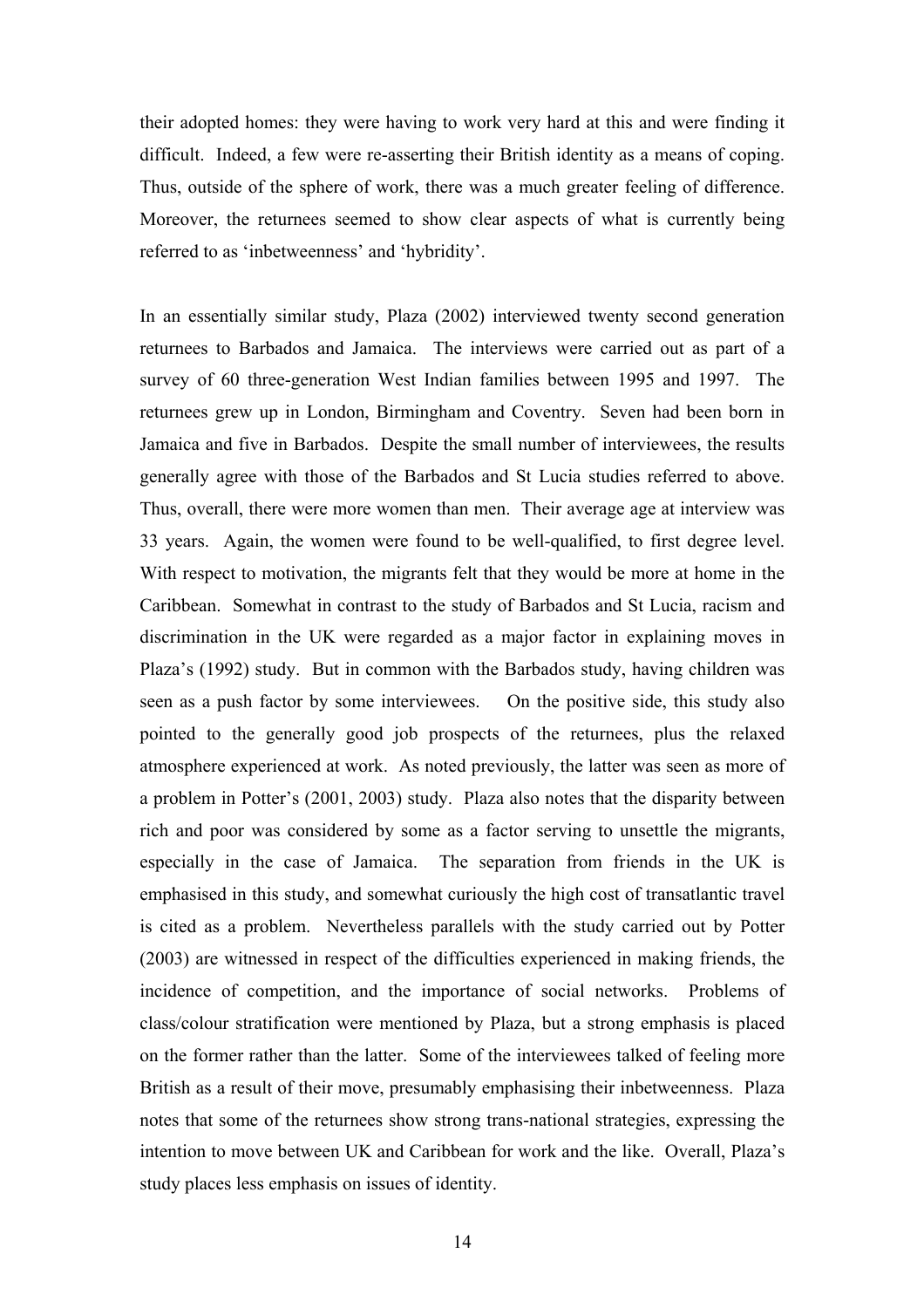The only other comparable study of young returning migrants has recently been carried out in Japan by Tsuda (1999, 2000). Tsuda's ethnographic field work on returning Japanese-Brazilians to Japan provides a significant contribution to the neglected field of youthful/foreign-born second generation return migrants. The study utilised participant observation and in-depth interviews in both Japan and Brazil. Although not explicitly stated, Tsuda's investigation focuses on young returning nationals, referred to locally as *Nikkejin*. These are the descendants of Japanese-born migrants to Brazil. Second generation Japanese who "return" to Japan to work, now constitute the second largest population of foreigners in Japan.

Utilising a social-cultural perspective, Tsuda (1998; 1999; 2000) stresses how these "foreigners" have become culturally Brazilianised and constitute an ethnic and cultural minority within Japan. Based on interviews and observation, his investigation focuses on issues of adjustment and the conceptual formulation of a "deterritorialized nationalism where national loyalties are articulated outside the territorial boundaries of the nation state" (2000:56). Tsuda views "deterritorialized nationalism" as a response to the negative ethnic and cultural experiences of Japanese Brazilians. The *Nikkeijin* culturally identify themselves as Japanese. However, on their "return" to their country of origin, they are regarded as ethnic minorities and discriminated against. As a response to this marginalisation, Japanese Brazilians disregard their former strong Japanese identity. Instead they assert their Brazilian cultural differences, thereby strengthening their national identity in the face of such marginality and attempts at assimilation. For example, on an individual level, many of the *Nikkeijin* wear distinctive Brazilian clothing, speak Portuguese and "act" Brazilian in an effort to display ethnic difference. Moreover, at the collective group level, ethnic difference is manifested in ritualised performances in the form of samba parades.

Moreover, Tsuda (1998) maintains that "return" often serves to challenge positive stereotypical images of Japanese culture and society, the very basis of their Japanese ethnic identity in Brazil. In so doing, elements of Japanese culture are brought under scrutiny. For example, Japanese nationals are criticised as being "cold" and impersonal in their social interactions. Moreover, Japanese work ethics and abilities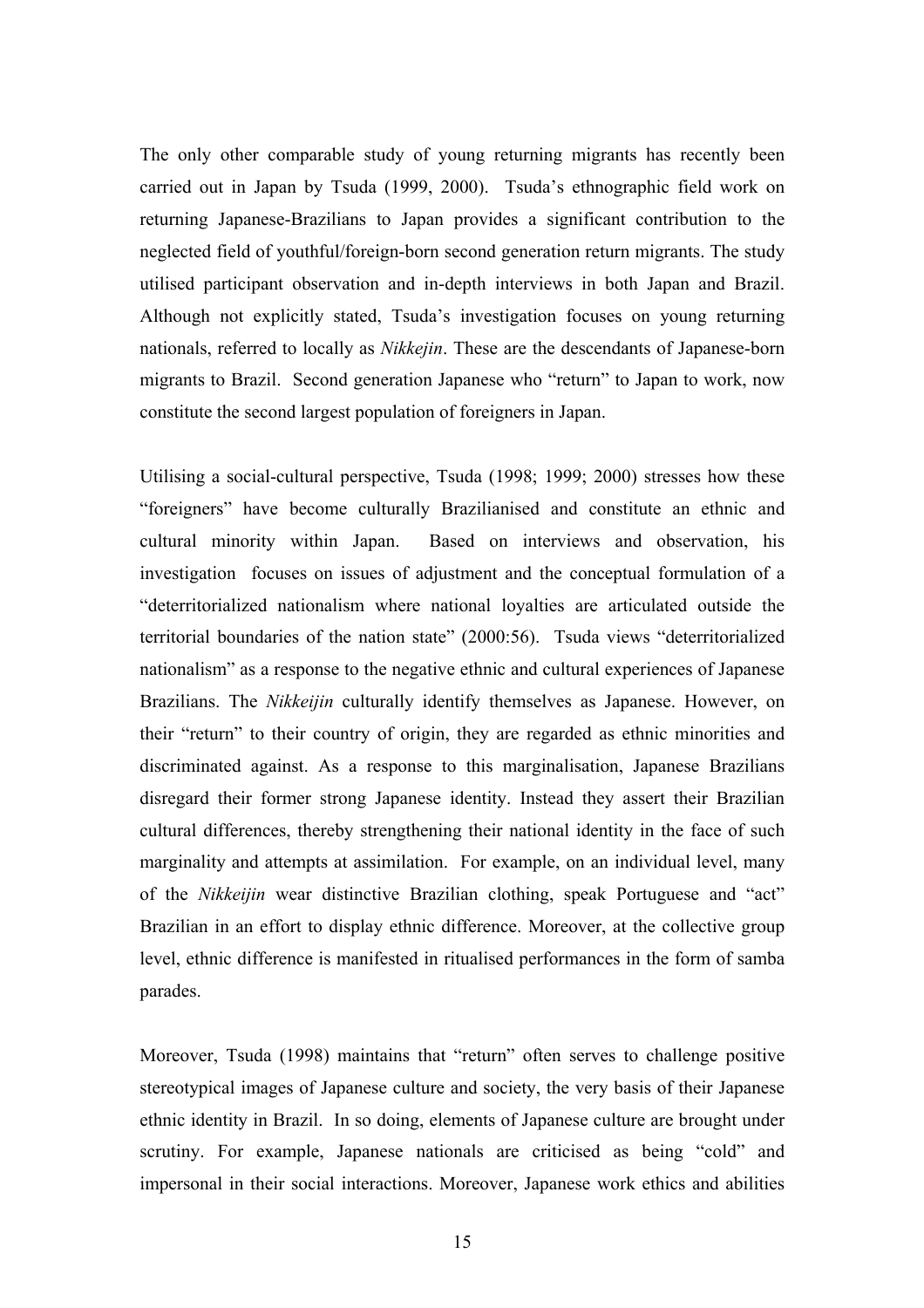are also criticised. The Brazilian Japanese view themselves as working more innovatively than the Japanese themselves. The unequal gender differences in the form of female discrimination in the work place and the generally more subservient role that women are expected to play within Japanese society are brought to the forefront and are generally lamented.

Tsuda's work challenges the trans-national conceptual framework of migration and identity. In this context, assimilation and reintegration were often considered as a means to an end, in terms of successful adjustment. He argues that the recent interest in trans-nationalism, with a focus on traditional conceptualisations such as "nation", "ethnic group," or "nation state," are best viewed as hegemonic constructions imposed on subordinate populations. These categorisations are increasingly being viewed as inadequate frames of analysis for the study of international migrants whose experiences do not always conform to such restrictive notions (Tsuda, 2000: 171). Tsuda's research suggests that, in practical terms, few migrants support the notion of trans-nationalism but rather tend towards their insular identities, and may even serve to bolster them.

## **Conclusions and implications for the current project**

The present review of the literature on return migration has highlighted the dearth of academic literature with regards to the issue of young return migration to the Caribbean and elsewhere. Moreover, it suggests the need for the formulation and development of return migration theory based on sound empirical research. Further, it has provided a context for a critical approach where the deconstruction of such hegemonic notions such as "trans-nationalism", "home", "the returnee" and "return" has become paramount. In addition, it represents a call for exploring new ways in which to view return migration.

The approach suggested by Potter and Phillips (2002) although certainly not a solution to the theoretical and methodological limitations of earlier research, does propose a comprehensive study based on both qualitative and quantitative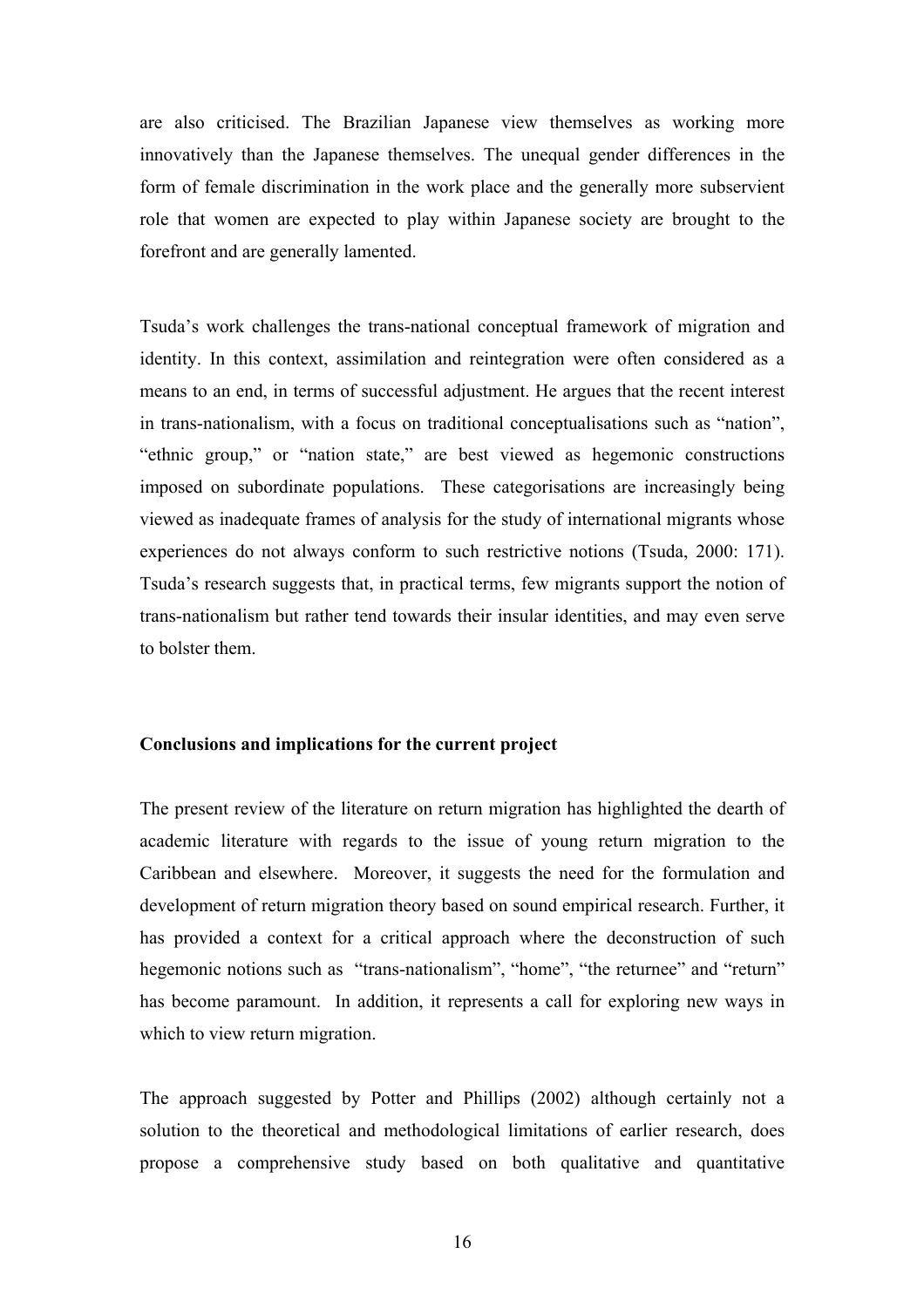investigations. As the literature reflects, these represent a neglected area with regard to Caribbean return migration. The current research project being carried out by the present authors will seek to address many of the unanswered questions pertaining to young returning nationals, concerning, for example, their socio-demographics, economic circumstances and experiences of identity and (re)integration in the context of the Caribbean region.

# **Acknowledgement**

The current project is being funded by The Leverhulme Trust (F00239M) over a two and a half year period, from 1 January 2002 to 30 June 2004. This is one of two working papers to be produced at the outset of the project.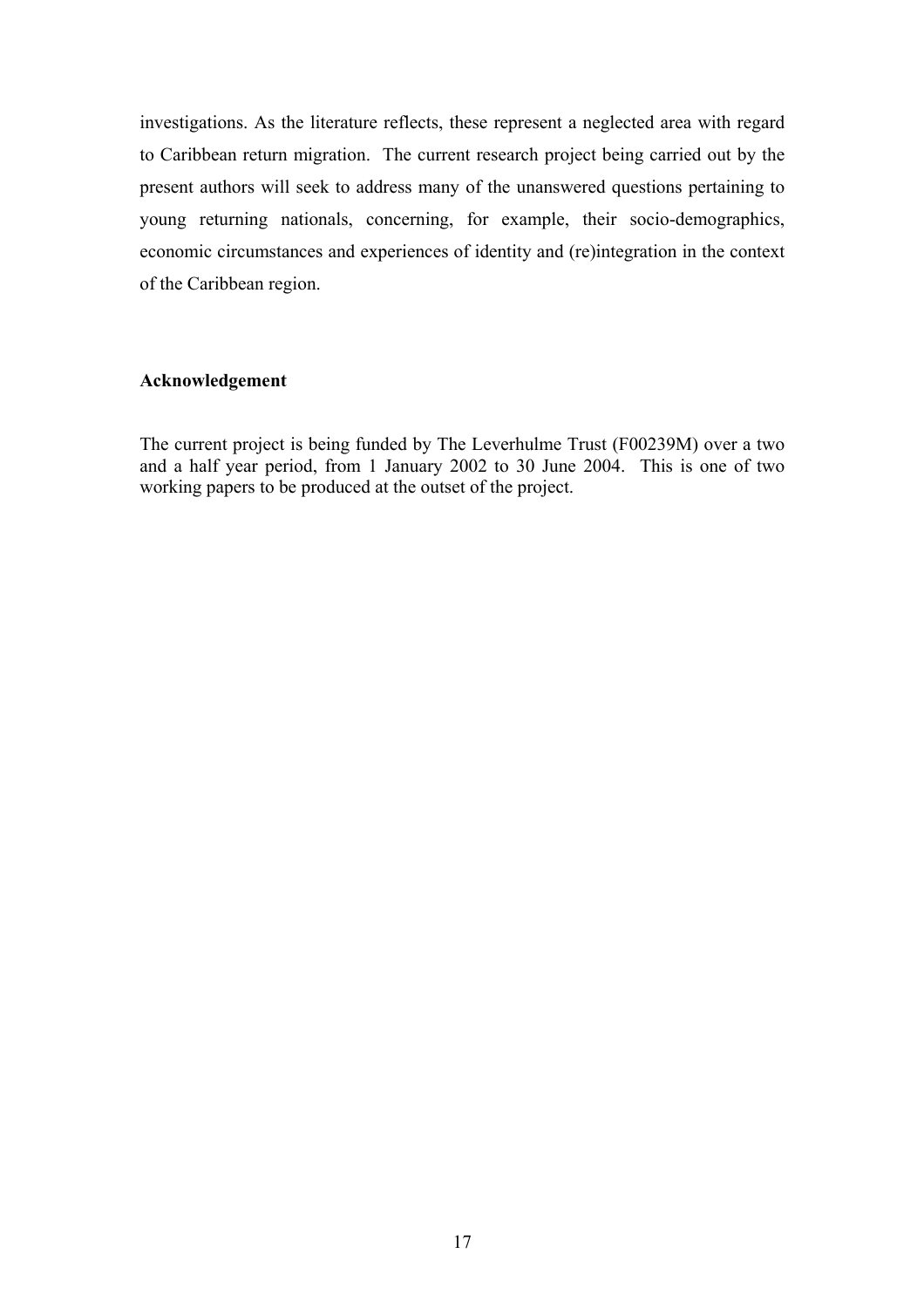### **References**

- Appleyard, R. 1962. "Determinants of return migration: a socio-economic study of UK migrants who returned from Australia", *The Economic Record,* 33 (83): 352-368.
- Anwar, M. 1979. *The Myth of Return: Pakistanis in Britain.* London: Heineman
- Böhning, W. 1972. "Some thoughts on emigration from the Mediterranean Basin", *International Labour Review,* 111 (3): 251-277.
- Bohning, W. 1986. *Bibliography on International Return Migration,* International Migration Employment Working Paper Review, 118 (4): 401-414.
- Bovenkerk, F. 1974. *The Sociology of Return Migration: A Bibliographic Essay,* Publications of the Research Group on European Migration 20, The Hague: Nijhoff.
- Brannick, T. 1977. *A Study of Return Emigrants in a Rural Parish.* M.A. Thesis. Ireland: University College, Dublin, Ireland.
- Bueno, L. 1997. "Dominican women's experiences of return migration: the life stories of five women", in: *Caribbean Circuits: New Directions in the Study of Caribbean Migration.* P. Pessar (ed). New York: Centre for Migration Studies, pp. 14-60.
- Byron, M. 2000. "Return Migration to the Eastern Caribbean: Comparative Experiences and Policy Implications", *Social and Economic Studies* 49 (4): 155-188.
- Byron, M. 1994. *Post-War Caribbean Migration to Britain: the unfinished cycle.* Aldershot: Avebury
- Byron, M., & S. Condon, 1996. "A comparative study of Caribbean return migrants from Britain and France: towards a context-dependent explanation". *Transactions of the Institute of British Geographers,* New Series 21: 91-104.
- Cerase, F. 1970. "Nostalgia or disenchantment: considerations on return migration", in *The Italian Experience in the United States,* Centre for Migration Studies: New York, 217- 239
- Cerase, F. 1974. "Migration and social change: expectations and reality: a study of return migration from the United States to Italy", *International Migration Review*, 8 (2): 36- 50.
- Chamberlain, M. 1995. "Family Narratives and Migration Dynamics: Barbadians to Britain. *New West Indian Guide* 69 (3&4): 253-275.
- Chamberlain, M. 1997. *Narratives of Exile and Return.* London and New York: Routledge.
- Davidson, B. 1968. "No place like home: a study of Jamaicans returning to Kingston", *Race*  9 (4): 499-509.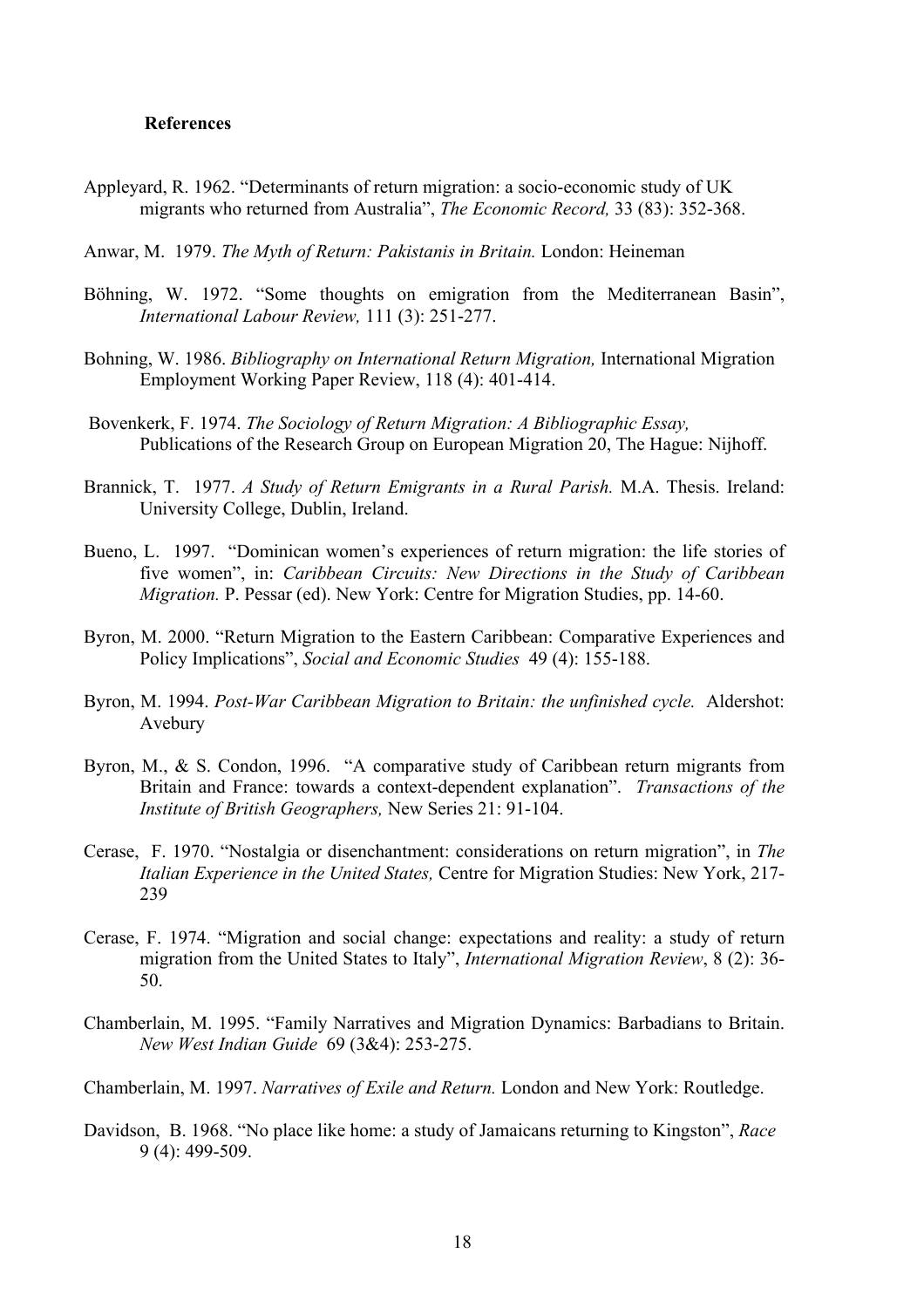- De Souza, R-M. 1998. "The spell of the Cascadura: West Indian return migration", ch 11 in: Klak, T. (ed) Globalization and Neoliberalism: the Caribbean Context, Lanham Rowman and Littlefield 227-253
- De Vanzo, J. 1976. "Differences between out and return migration: an econometric analysis. *International Migration Review* 10:13-27.
- Gilkey, R. 1967. "The United States and Italy: migration and repatriation." In *World Migration.* F. Scott (ed.) Englewood Cliffs, NJ: Prentice Hall.
- Gmelch, G. 1980. "Return Migration", *Annual Review of Anthropology,* 9: 135-139.
- Gmelch, G. 1992. *Double Passage: the lives of Caribbean Migrants Abroad and Back Home.* Ann Arbor: University of Michigan Press
- Gmelch, G., & R. Rhoades. 1979. "Bibliography on return migration", *Papers in Anthropology*, 20 (1): 187-196.
- Hernandez Alvarez, J. 1967. "A demographic profile of the Mexican immigration to the United States", *Journal of Interviewer-American Studies,* 8 (3): 471-496.
- Hernandez Alvarez, J. 1967. *Return Migration to Puerto Rico*, Population monograph 1, Berkeley: Institute of International Studies, University of California.
- Kenny, M. 1972. "The return of the Spanish emigrant. *Nord Nyatt* 2: 199-29.
- King, R. 1986. *Return Migration and Regional Economic Problems,* London: Croom Helm.
- King, R. (2000). "Generalizations from the history of return migration." in Gosh, B. (ed): *Return Migration: Journey of Hope or Despair?* United Nations; Geneva, pp 1-30.
- Kubat, D. (ed.). 1984. *The Politics of Return. Return Migration in Europe.* New York: Centre for Migration Studies.
- Lee, E. 1966. "A theory of migration." *Demography* 3:47-57.
- Lopreato, J. 1967. *Peasants No More.* San Francisco: Chandler
- Myers, G and Masnick, G (1968) "The migration experience of New York Puerto Ricans: a perspective on return" *International Migration Review*, 12, 80-90
- Nutter, R. 1986. "Implications of return migration from the United Kingdom for urban employment in Jamaica", in *Return Migration and Regional Economic Problems,* R. King (ed) London: Croom Helm: 198-212.
- Patterson, H. 1968. "West Indian migrants returning home." *Race* 10 (1): 69-77.
- Pessar, P (ed). 1997. *Caribbean Circuits: New Directions in the Study of Caribbean Migration.* New York: Centre for Migration Studies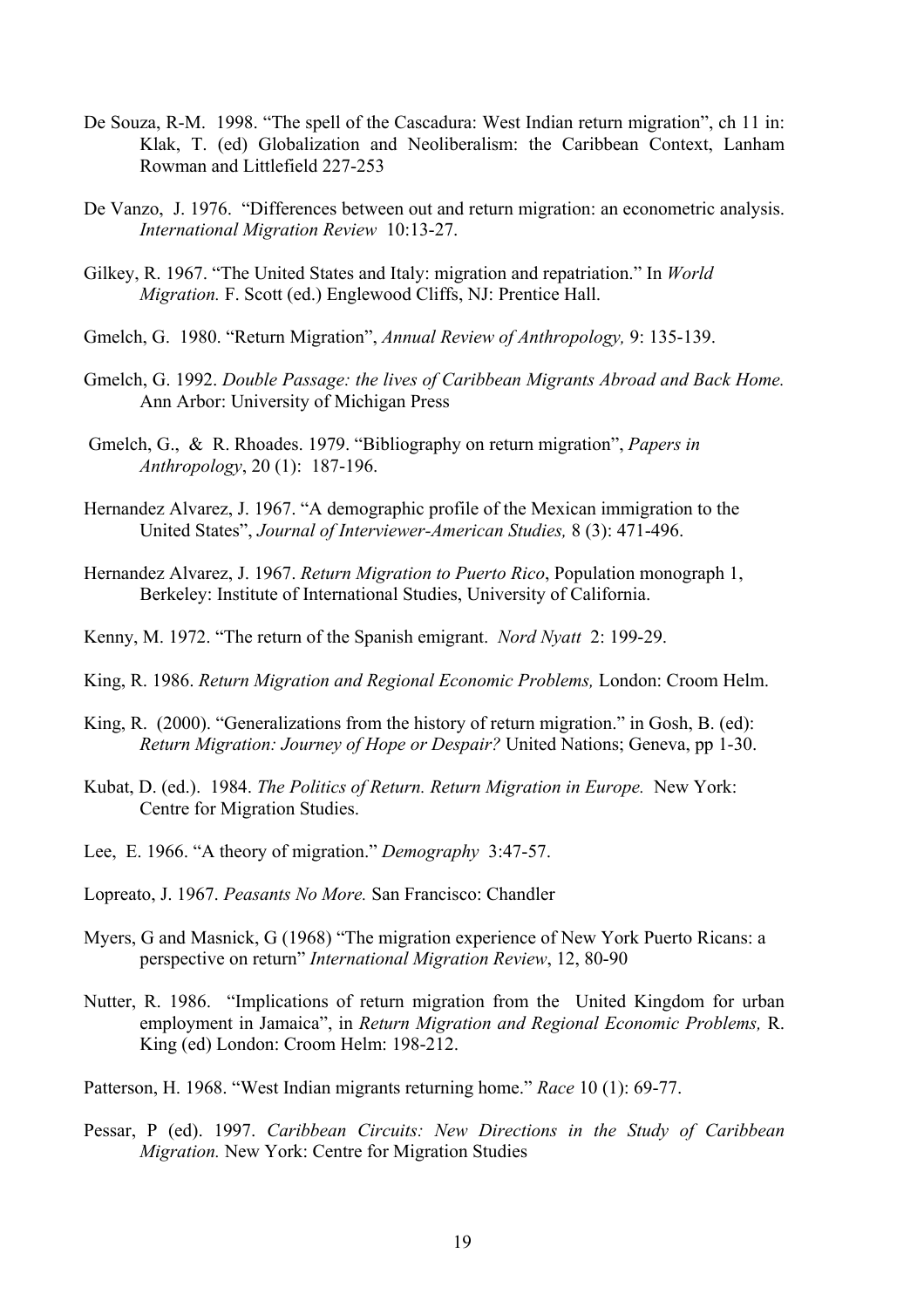- Philpott, S. 1968 "Remittance obligations, social networks and choice among Montserrat migrants to Britain", *Man* 3 (3): 465-476.
- Philpott, S. 1973. *West Indian Migration: the Montserrat Case.* London: Athlone Press
- Plaza, D (2002) "The socio-cultural adjustment of second generation British-Caribbean 'return' migrants to Barbados and Jamiaca', *Journal of Eastern Caribbean Studies*, 27, 135-160.
- Potter R.B (2001) "*Tales of Two Societies: A Pilot Study of foreign-born returning nationals to Barbados and St Lucia",* Final Report to the British Academy on Grant APN 29771.
- Potter, R B (2003a) "Foreign-born and young returning nationals to Barbados: results of a pilot study", *Reading Geographical Papers*, 166
- Potter, R B (2003b) "Foreign-born and young returning nationals to St Lucia: results of a pilot study, *Reading Geographical Papers*, 168
- Potter, R.B. & J. Phillips (2002). "The social dynamics of 'young' and 'foreign-born' returning nationals to the Caribbean", Centre for Developing Areas Research Paper, 37, 29pp.
- Ravenstein, E. 1885. "The laws of migration —I", *Journal of the Royal Statistical Society,*  48 (2): 167-235.
- Rhoades, R. 1978. "From caves to mains street: return migration and the transformation of a Spanish village", *Papers in Anthropology,* 20 (1): 57-74.
- Rhoades, R. 1980. "European cyclical migration and economic development: the case of Southern Spain in *Urban Life.* G. Gmelch & W. Zenner (eds.) New York: St. Martins
- Richardson, A. 1968. *Caribbean Migrants: Environment and Human Survival on St. Kitts and Nevis.* Knoxville: University of Tennessee.
- Richmond, A. 1966. "Demographic and family characteristics of British immigrants returning from Canada", *International Migration,* 4 (1): 21-27.
- Richmond, A. 1968. "Return migration from Canada to Britain", *Population Studies*, 22 (2): 263-271.
- Sill, S. 2000. "Return Migration." Unpublished article.
- Swanson, J. 1979. "The consequences of emigration for economic development: a review of the literature. *Papers in Anthropology* 20: 39-56.
- Thomas-Hope, E. 1992. *Explanation in Caribbean Migration: Perception and Image: Jamaica, Barbados and St. Vincent.* Basingstoke: Macmillan Caribbean.